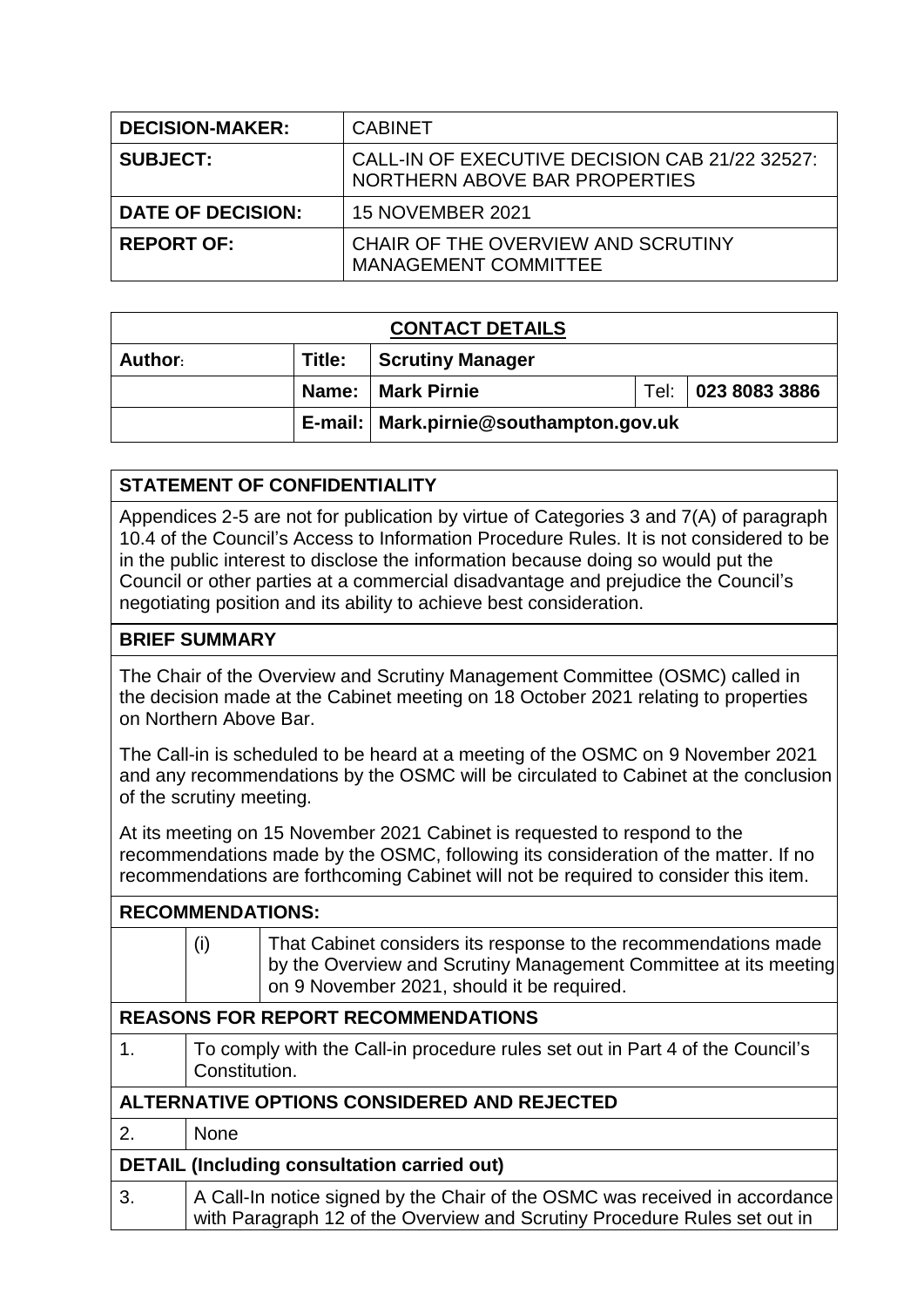|                               | Part 4 of the Council's Constitution. The Call-In notice relates to the following<br>decision made by Cabinet on 18 October 2021:<br>Northern Above Bar Properties<br>$\bullet$                             |                                                                          |  |  |
|-------------------------------|-------------------------------------------------------------------------------------------------------------------------------------------------------------------------------------------------------------|--------------------------------------------------------------------------|--|--|
| 4.                            | The Call-in notice, attached as Appendix 1, cites the reasons given for the<br>Call-In.                                                                                                                     |                                                                          |  |  |
| 5.                            | The OSMC are to discuss the Call-in report at its meeting on 9 November<br>2021. Any recommendations agreed by the OSMC will be circulated for<br>consideration at the 15 November 2021 meeting of Cabinet. |                                                                          |  |  |
| 6.                            | Cabinet is requested to consider the recommendations arising from the<br>consideration of the Call-in by the OSMC.                                                                                          |                                                                          |  |  |
|                               | <b>RESOURCE IMPLICATIONS</b>                                                                                                                                                                                |                                                                          |  |  |
|                               | <b>Capital/Revenue</b>                                                                                                                                                                                      |                                                                          |  |  |
| 7.                            | report.                                                                                                                                                                                                     | As detailed in the Cabinet report dated 18 October 2021 appended to this |  |  |
| <b>Property/Other</b>         |                                                                                                                                                                                                             |                                                                          |  |  |
| 8.                            | report.                                                                                                                                                                                                     | As detailed in the Cabinet report dated 18 October 2021 appended to this |  |  |
|                               | <b>LEGAL IMPLICATIONS</b>                                                                                                                                                                                   |                                                                          |  |  |
|                               |                                                                                                                                                                                                             | Statutory power to undertake proposals in the report:                    |  |  |
| 9.                            | As detailed in the Cabinet report dated 18 October 2021 appended to this<br>report.                                                                                                                         |                                                                          |  |  |
| 10.                           | The duty to undertake overview and scrutiny is set out in Part 1A Section 9 of<br>the Local Government Act 2000.                                                                                            |                                                                          |  |  |
|                               | <b>Other Legal Implications:</b>                                                                                                                                                                            |                                                                          |  |  |
| 11.                           | As detailed in the Cabinet report dated 18 October 2021 appended to this<br>report.                                                                                                                         |                                                                          |  |  |
|                               | <b>RISK MANAGEMENT IMPLICATIONS</b>                                                                                                                                                                         |                                                                          |  |  |
| 12.                           | As detailed in the Cabinet report dated 18 October 2021 appended to this<br>report.                                                                                                                         |                                                                          |  |  |
| POLICY FRAMEWORK IMPLICATIONS |                                                                                                                                                                                                             |                                                                          |  |  |
| 13.                           | As detailed in the Cabinet report dated 18 October 2021 appended to this<br>report.                                                                                                                         |                                                                          |  |  |
|                               | <b>KEY DECISION?</b><br>Yes                                                                                                                                                                                 |                                                                          |  |  |

|                                    | . <i>.</i><br>. . |  |                                                              |
|------------------------------------|-------------------|--|--------------------------------------------------------------|
| <b>WARDS/COMMUNITIES AFFECTED:</b> |                   |  | All                                                          |
| SUPPORTING DOCUMENTATION           |                   |  |                                                              |
| <b>Appendices</b>                  |                   |  |                                                              |
|                                    | Call In Notice    |  |                                                              |
| 2.                                 |                   |  | Confidential Decision Notice - Northern Above Bar Properties |
| 3.                                 |                   |  | Confidential Decision Report - Northern Above Bar Properties |
|                                    |                   |  |                                                              |